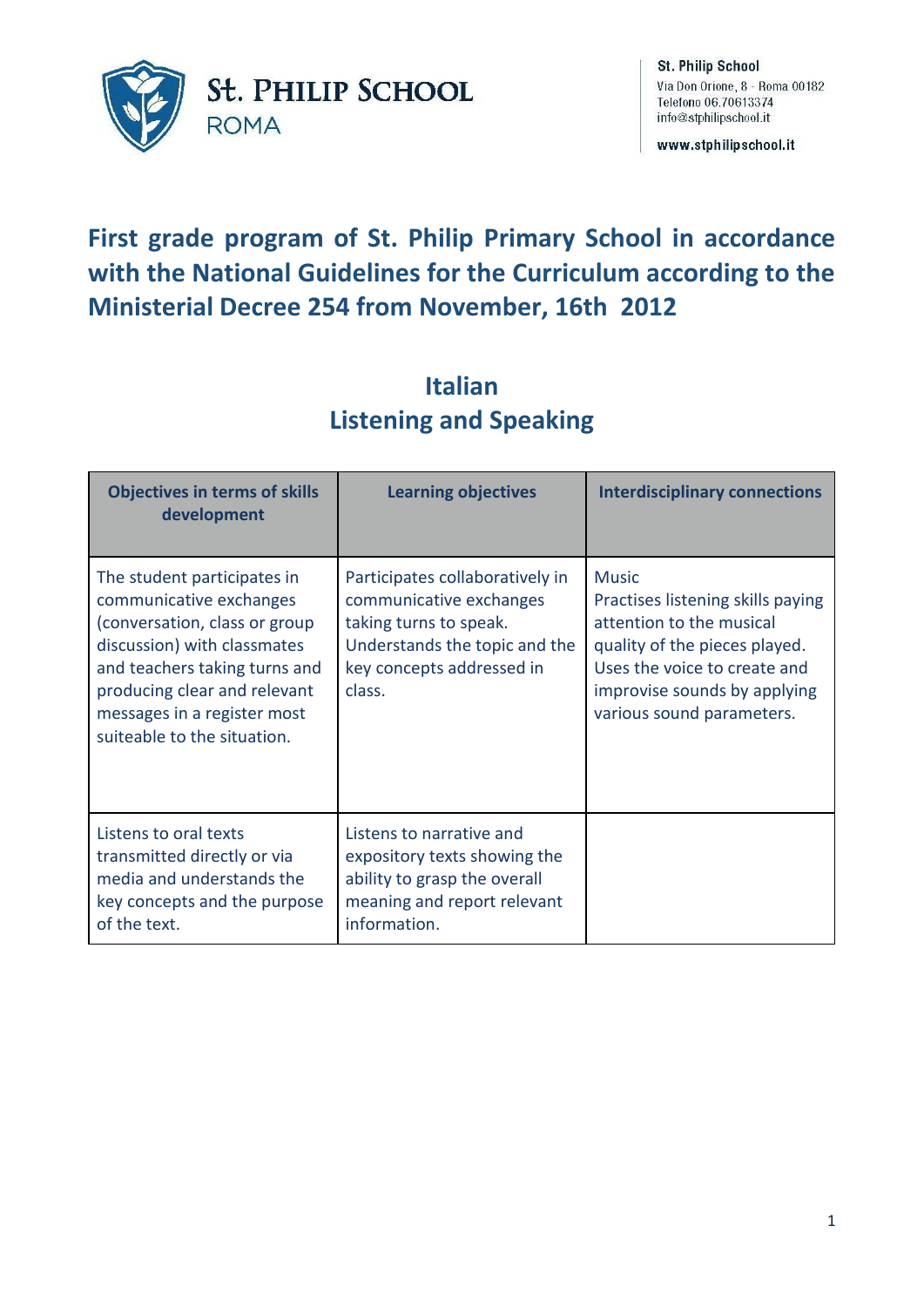

www.stphilipschool.it

## **Reading**

| <b>Objectives in terms of skills</b><br>development                                                                                                                                                      | <b>Learning objectives</b>                                                                                                                                            | <b>Interdisciplinary connections</b>                                                                                                                             |
|----------------------------------------------------------------------------------------------------------------------------------------------------------------------------------------------------------|-----------------------------------------------------------------------------------------------------------------------------------------------------------------------|------------------------------------------------------------------------------------------------------------------------------------------------------------------|
| The student reads and<br>understands texts of various<br>types, continuous and non-<br>continuous, identifies the<br>overall meaning and the key<br>concepts by using appropriate<br>reading strategies. | Masters the instrumental<br>reading (decoding).<br>Reads and understands a text.                                                                                      | <b>Music</b><br>Explores different expressive<br>capacities of the voice.<br>Art and image<br>Observes images consciously<br>in order to grasp their<br>meaning. |
| Reads and understands texts<br>of various types, continuous<br>and non-continuous, identifies<br>the overall meaning and the<br>key concepts by using<br>appropriate reading<br>strategies.              | Reads texts (narrative,<br>descriptive, informative)<br>grasping the topic which is<br>discussed and identifying key<br>concepts and the connections<br>between them. | Science<br>Develops curiosity towards<br>the world around; observes<br>and describes objects, animals<br>and plants.<br>The pleasure of knowing                  |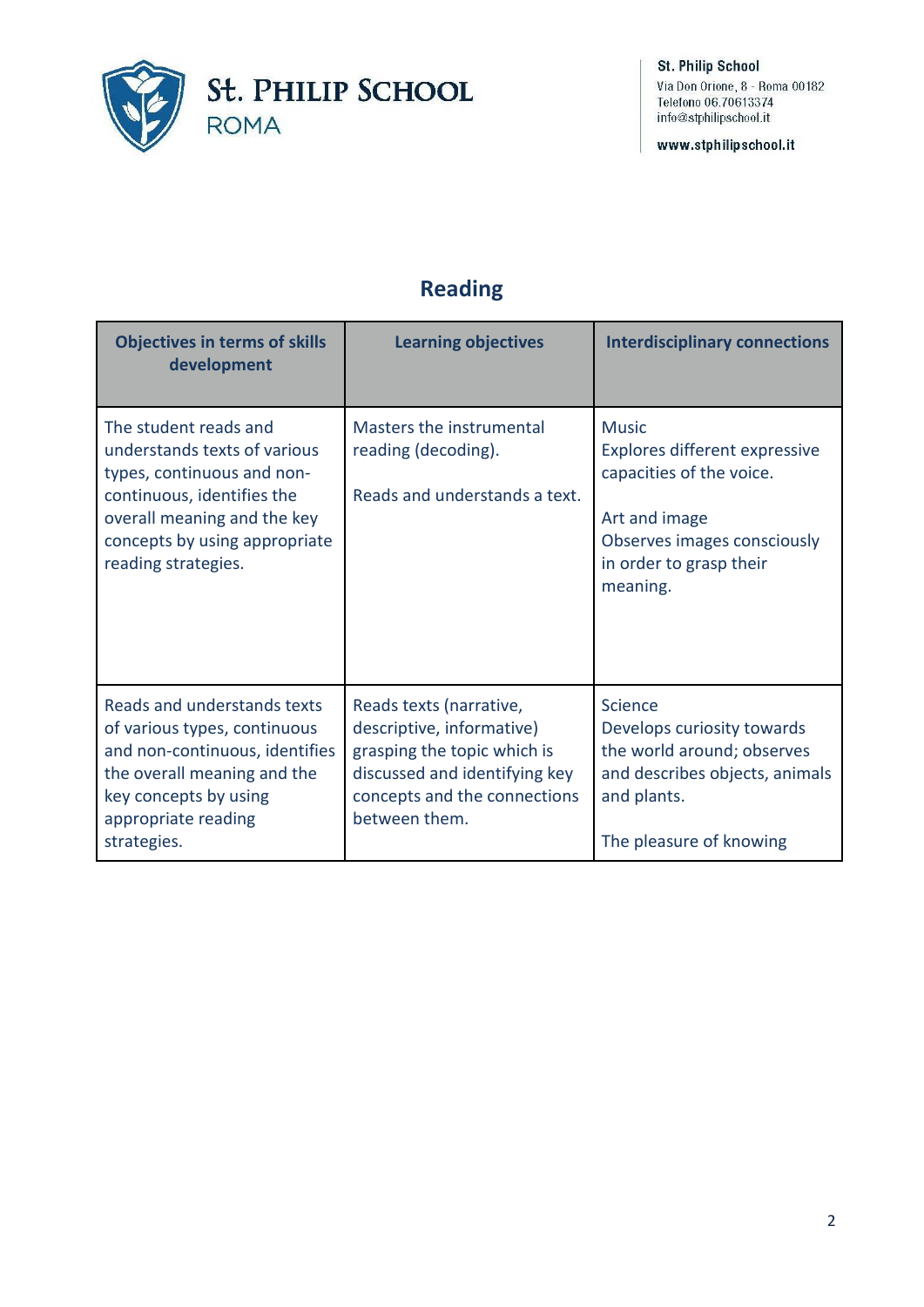

www.stphilipschool.it

| <b>Objectives in terms of skills</b><br>development | <b>Learning objectives</b>                                                                                                                                                                                                                                                 | <b>Interdisciplinary connections</b>                                                                                                                                                                              |
|-----------------------------------------------------|----------------------------------------------------------------------------------------------------------------------------------------------------------------------------------------------------------------------------------------------------------------------------|-------------------------------------------------------------------------------------------------------------------------------------------------------------------------------------------------------------------|
| Understands and uses basic<br>vocabulary.           | Recognizes and understands<br>the literal and figurative<br>meaning of words and<br>expressions; recognizes<br>connections between words.<br>When reading short texts,<br>understands the meaning of<br>unknown words using the<br>context and own intuitive<br>knowledge. | Observes, understands and<br>respects nature.<br><b>History</b><br>Recognizes connections<br>between sequence and<br>simultaneity.<br>Mathematics / History<br>Sorts and compares facts in a<br>logical sequence. |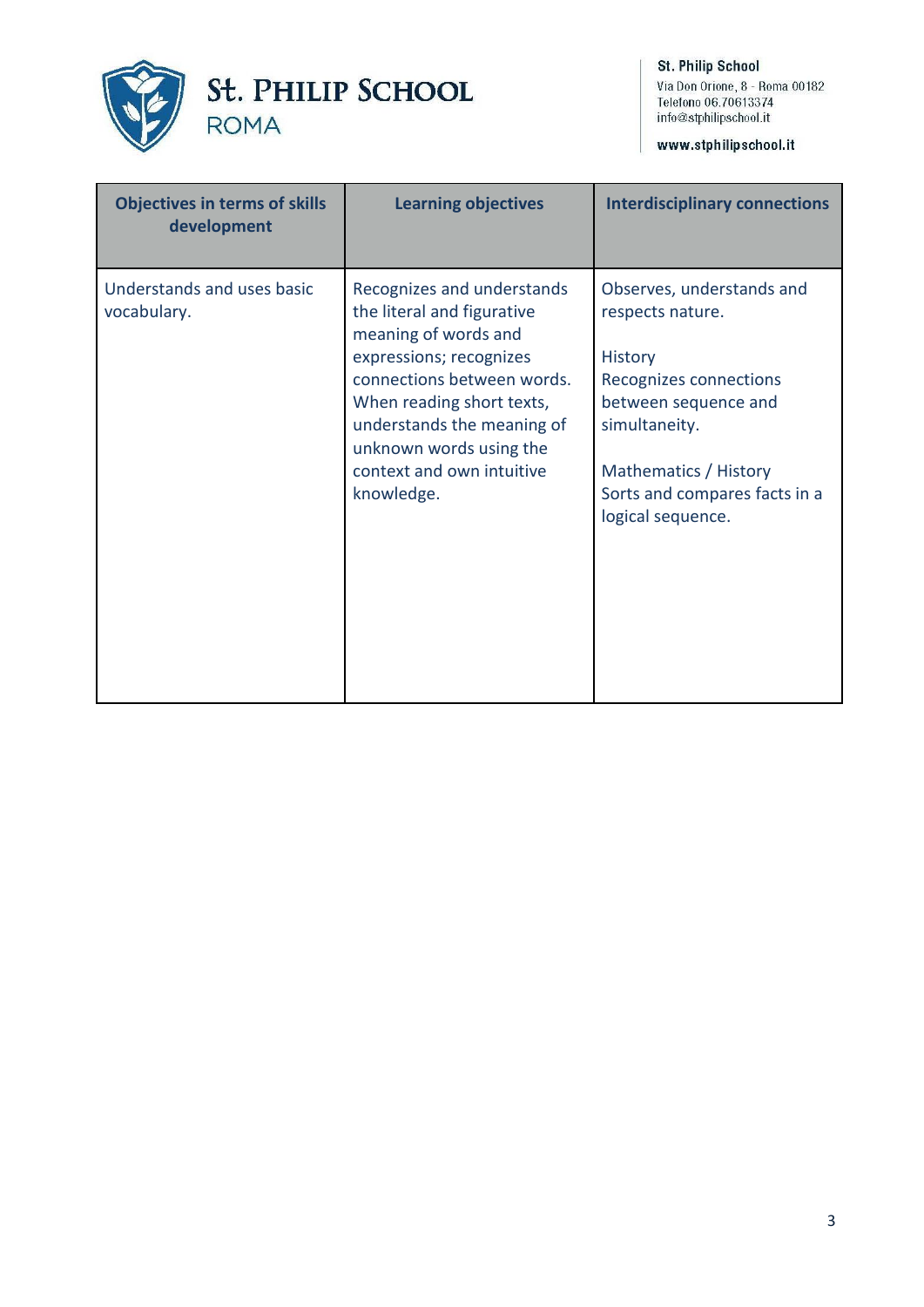

www.stphilipschool.it

### **Writing**

| <b>Objectives in terms of skills</b><br>development                  | <b>Learning objectives</b>                                                                                             | <b>Interdisciplinary connections</b>                                             |
|----------------------------------------------------------------------|------------------------------------------------------------------------------------------------------------------------|----------------------------------------------------------------------------------|
| The student writes correct<br>texts based on personal<br>experience. | XXXXXXXXX (graphic-manual<br>skills).                                                                                  | <b>Physical Education</b><br>Coordinates and uses different<br>motor strategies. |
|                                                                      | Writes words and phrases<br>related to various<br>communication needs, paying<br>attention to the correct<br>spelling. | Hold and controls different<br>body postures with expressive<br>purposes.        |
|                                                                      | Writes simple functional texts<br>related to concrete matters<br>and everyday situations.                              |                                                                                  |

### **Acquisition and expansion of receptive and productive vocabulary**

| <b>Objectives in terms of skills</b><br>development                                                                                                                      | <b>Learning objectives</b>                                                 | <b>Interdisciplinary connections</b>   |
|--------------------------------------------------------------------------------------------------------------------------------------------------------------------------|----------------------------------------------------------------------------|----------------------------------------|
| The student understands and<br>uses basic vocabulary in both<br>oral and written texts,<br>understands and uses<br>common concepts related to<br>the studied discipline. | Understands and uses a<br>lexicon which is progressively<br>more specific. | All disciplines<br>Specific vocabulary |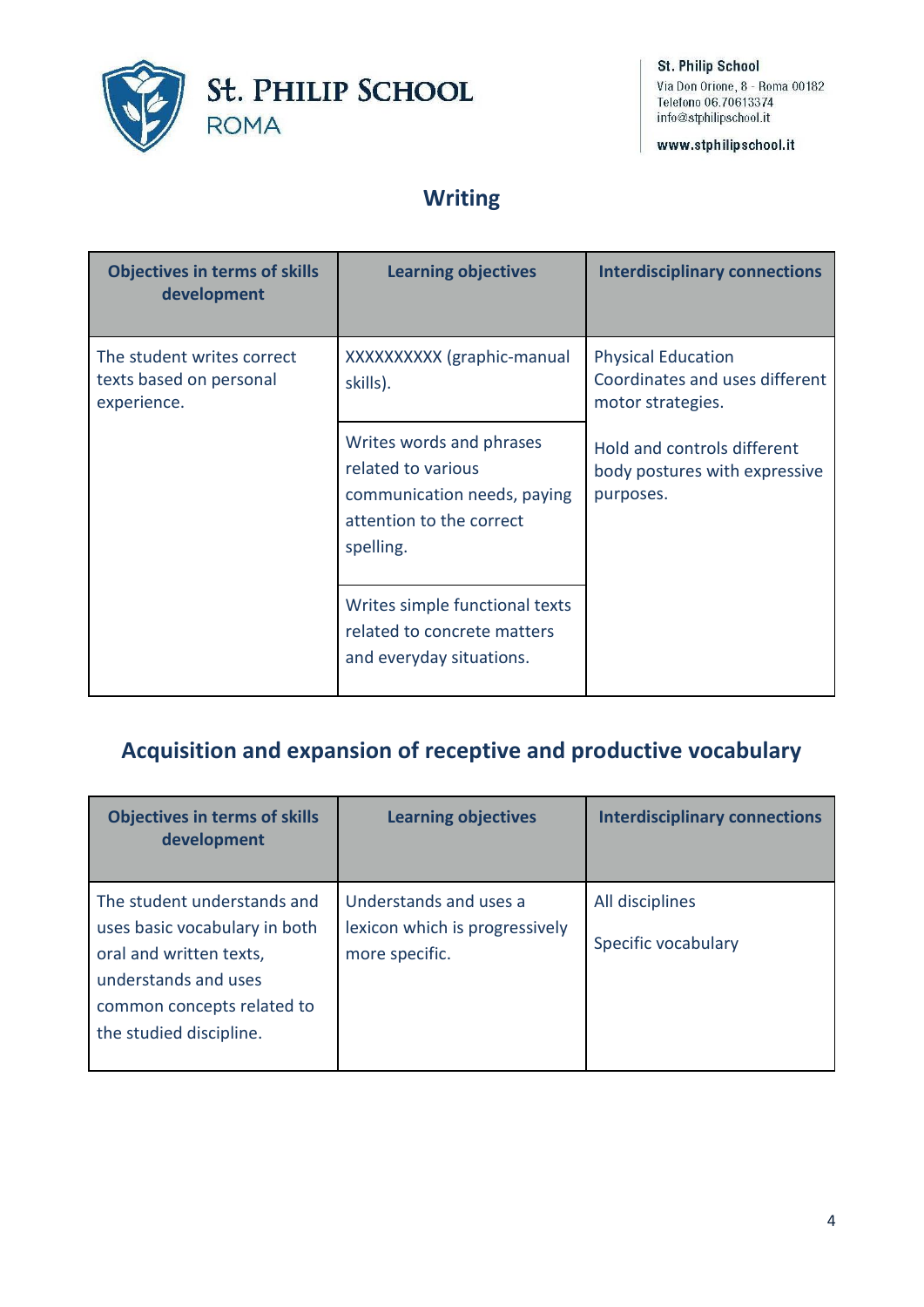

www.stphilipschool.it

### **Elements of explicit grammar and reflection on language use lingua**

| <b>Objectives in terms of skills</b><br>development                                                                                                                                                                                                                           | <b>Learning objectives</b>                                                                                                                                                                                                                                                       | <b>Interdisciplinary connections</b> |
|-------------------------------------------------------------------------------------------------------------------------------------------------------------------------------------------------------------------------------------------------------------------------------|----------------------------------------------------------------------------------------------------------------------------------------------------------------------------------------------------------------------------------------------------------------------------------|--------------------------------------|
| The student reflects upon own<br>texts in order to<br>grasp morpho-syntactic<br>regularities<br>and characteristics of the<br>lexicon.<br>Is able to apply, in<br>different situations,<br>basic knowledge of logical-<br>syntactic organization of<br>simple phrases. ?????? | Pays attention to the spelling<br>of words in texts and<br>applies knowledge of<br>spelling in own written<br>work.<br>Recognizes and uses<br>intuitively nouns,<br>articles, qualities and<br>verbs??????<br>Recognizes a phrase as an<br>ordered and coherent set of<br>words. |                                      |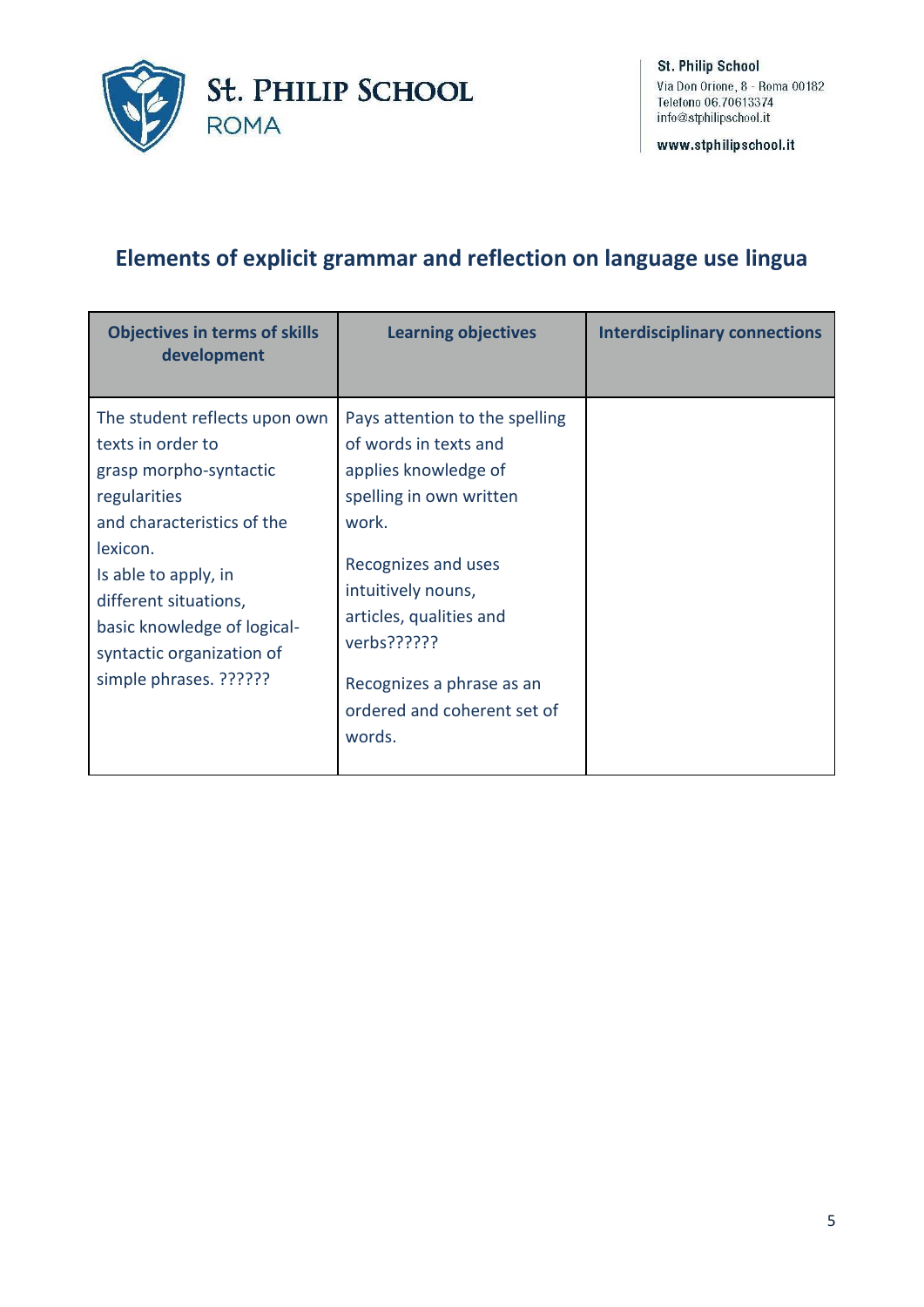

www.stphilipschool.it

#### **Mathematics Numbers**

| <b>Objectives in terms of skills</b><br>development                                             | <b>Learning objectives</b>                                                                                          | <b>Interdisciplinary connections</b>                                                           |
|-------------------------------------------------------------------------------------------------|---------------------------------------------------------------------------------------------------------------------|------------------------------------------------------------------------------------------------|
| The student performs<br>confidently written and<br>mental calculations with<br>natural numbers. | Counts numbers up to 20<br>forwards and backwards.                                                                  | Acquires the manual,<br>perceptual and cognitive skills<br>necessary to learn how to<br>write. |
|                                                                                                 | Reads and writes natural<br>numbers up to 20, including<br>decimal numbers. Compares<br>and sorts them on the line. | Masters the instrumental<br>reading.                                                           |
|                                                                                                 | Performs simple operations<br>with natural numbers up to<br>20.                                                     |                                                                                                |
| Solves simple math problems.                                                                    | Solves difficult math problems                                                                                      | Understands different types of<br>texts. Uses appropriately<br>newly aquired vocabulary.       |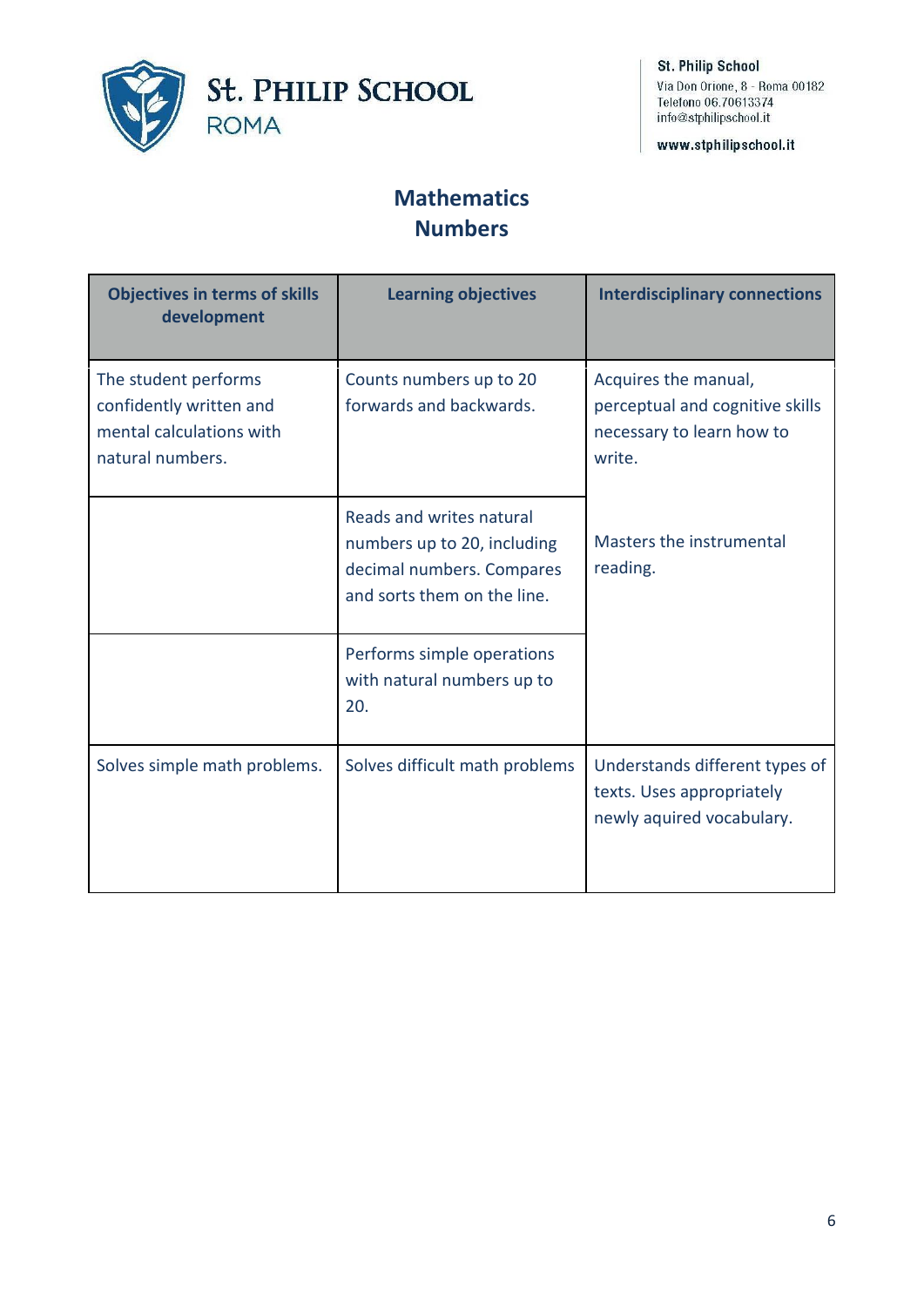

www.stphilipschool.it

## **Space and shapes**

| <b>Objectives in terms of skills</b><br>development                                                                                                | <b>Learning objectives</b>                                                                                                               | <b>Interdisciplinary connections</b>                                                                                                               |
|----------------------------------------------------------------------------------------------------------------------------------------------------|------------------------------------------------------------------------------------------------------------------------------------------|----------------------------------------------------------------------------------------------------------------------------------------------------|
| The student recognizes and<br>represents forms XXXXXX,<br>relationships/interactions and<br>structures found in nature or<br>those created by man. | Communicates the position of<br>objects in space using<br>appropriate terms (on/under,<br>in front of/behind, left/right,<br>in/out of). | Physical education<br>Recognizes trajectories and<br>distances and is able to<br>organize his movement in<br>space in relation to himself.         |
|                                                                                                                                                    | Realizing  starting from a<br>description or a drawing.                                                                                  | Geography<br>Moves consciously in the<br>surrounding space using<br>typological indicators.<br>Traces routes outlined in the<br>surrounding space. |
| Describes, names and<br>classifies shapes on the basis<br>of geometric characteristics.                                                            | Recognizes, names and<br>describes geometrical shapes.                                                                                   | Technology<br>Uses certain rules of design to<br>represent simple shapes.                                                                          |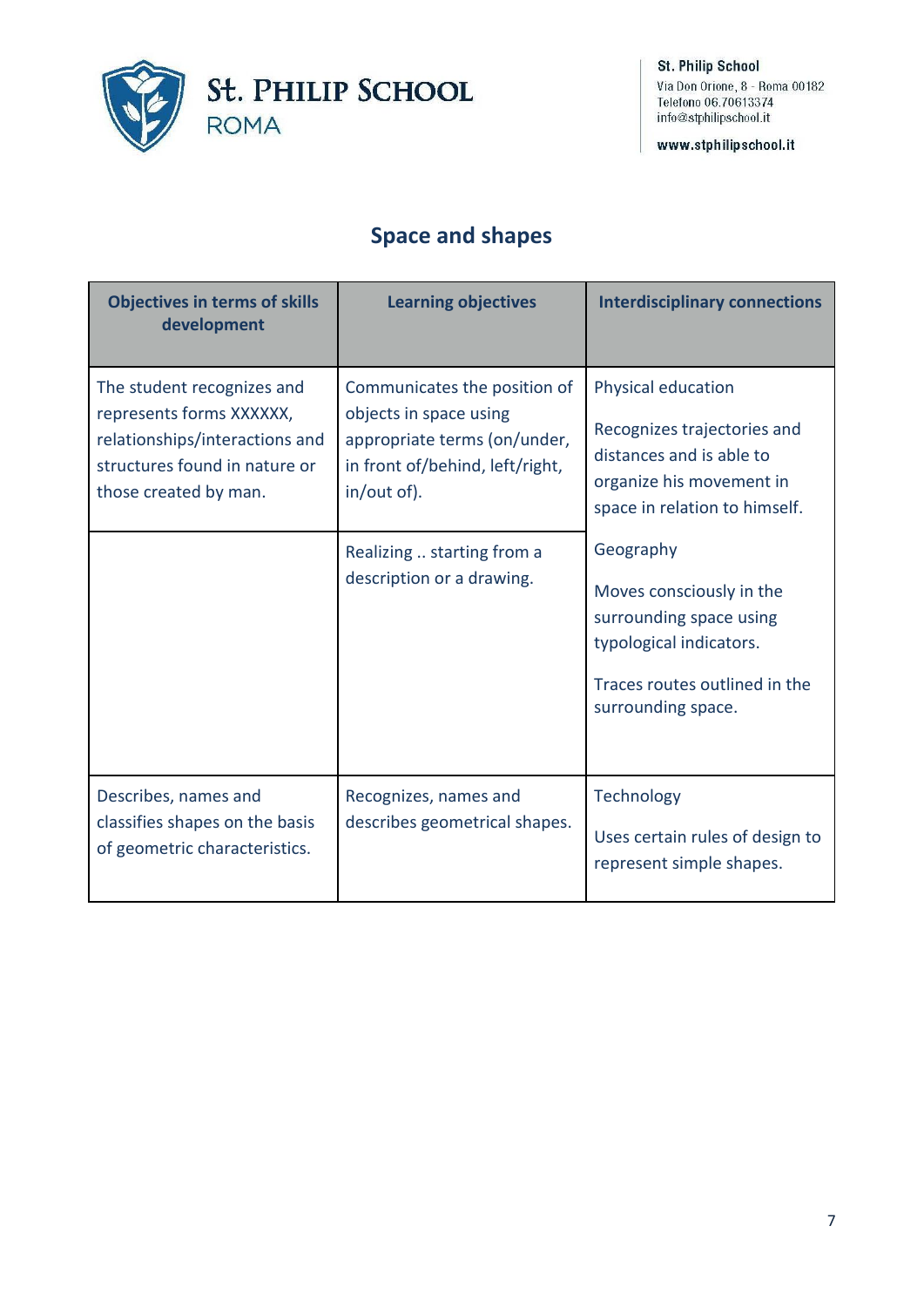

www.stphilipschool.it

### **Reports, data and forecasts**

| <b>Objectives in terms of skills</b><br>development       | <b>Learning objectives</b>                                                                                  | <b>Interdisciplinary connections</b>                                                          |
|-----------------------------------------------------------|-------------------------------------------------------------------------------------------------------------|-----------------------------------------------------------------------------------------------|
| The student uses the most<br>common measurement tools.    | Measures size using both<br>arbitrary and conventional<br>units.                                            | Science<br>Identifies tools and<br>measurement units<br>appropriate to studied<br>situations. |
| Reads and understands texts<br>involving logical aspects. | Classifies shapes and objects<br>according to a specific<br>property, using appropriate<br>representations. | Science<br>Observes and classifies objects<br>according to their properties.                  |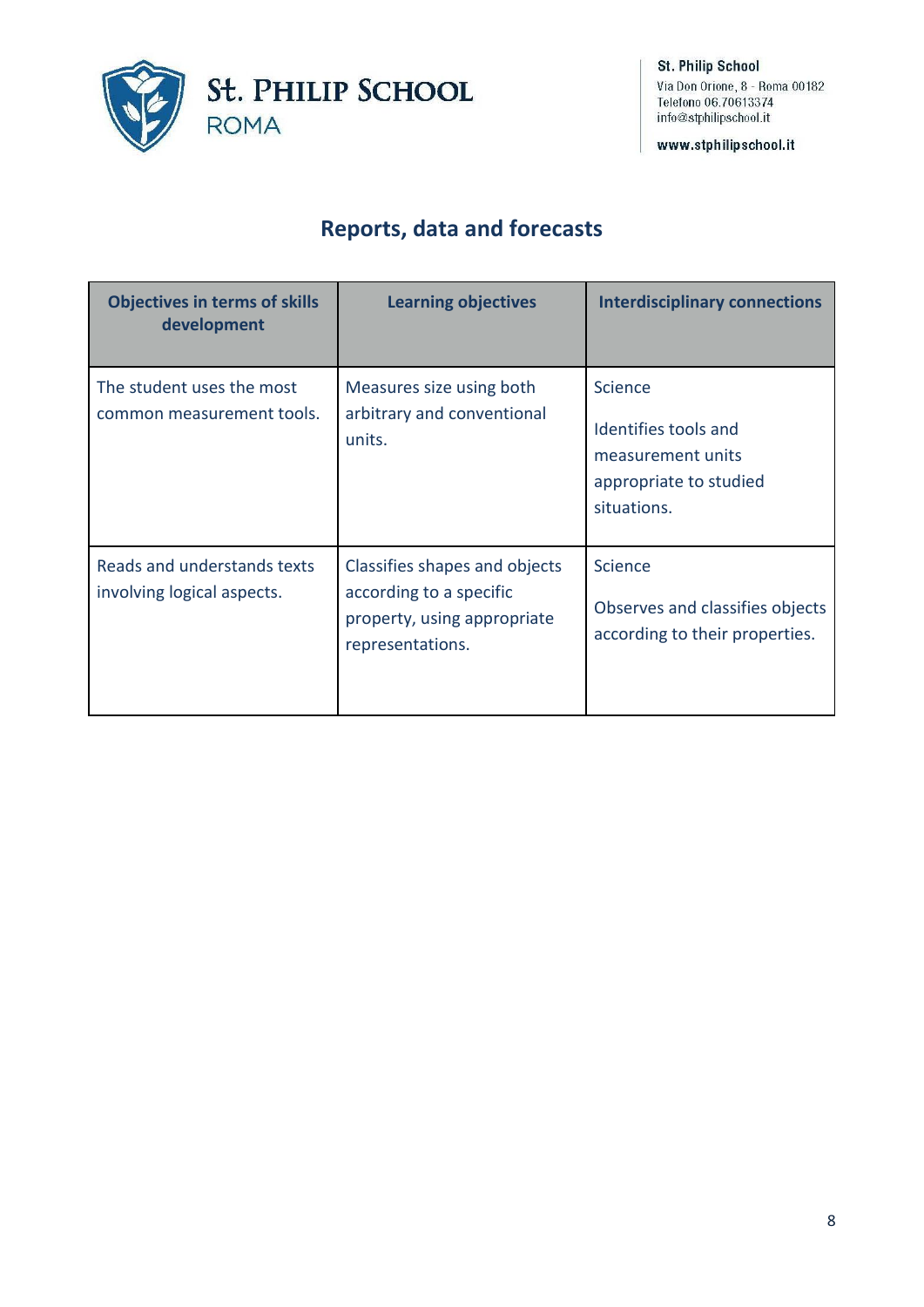

www.stphilipschool.it

#### **Science Explore and describe objects and materials**

| <b>Objectives in terms of skills</b><br>development                                                                                                     | <b>Learning objectives</b>                                                | <b>Interdisciplinary connections</b>                                                                                                                                                                                                                                                                                                                                                                                                                                                               |
|---------------------------------------------------------------------------------------------------------------------------------------------------------|---------------------------------------------------------------------------|----------------------------------------------------------------------------------------------------------------------------------------------------------------------------------------------------------------------------------------------------------------------------------------------------------------------------------------------------------------------------------------------------------------------------------------------------------------------------------------------------|
| The student develops curiosity<br>attitudes and ways of looking<br>at the world that inspire him<br>to seek explanations for what<br>he sees happening. | Identifies qualites and<br>properties of objects through<br>manipulation. | <b>Mathematics</b><br>Classifies shapes and objects<br>according to one or more<br>properties.<br>Art and image<br><b>Observes consciously</b><br>the objects present in the<br>environment and describes<br>them using the rules of the<br>visual and tactile perception.<br>Technology<br>Carries out tests and<br>experiments on the properties<br>of most common materials.<br>Geography<br>Knows the surrounding<br>environment through the<br>perceptive approach and<br>direct observation. |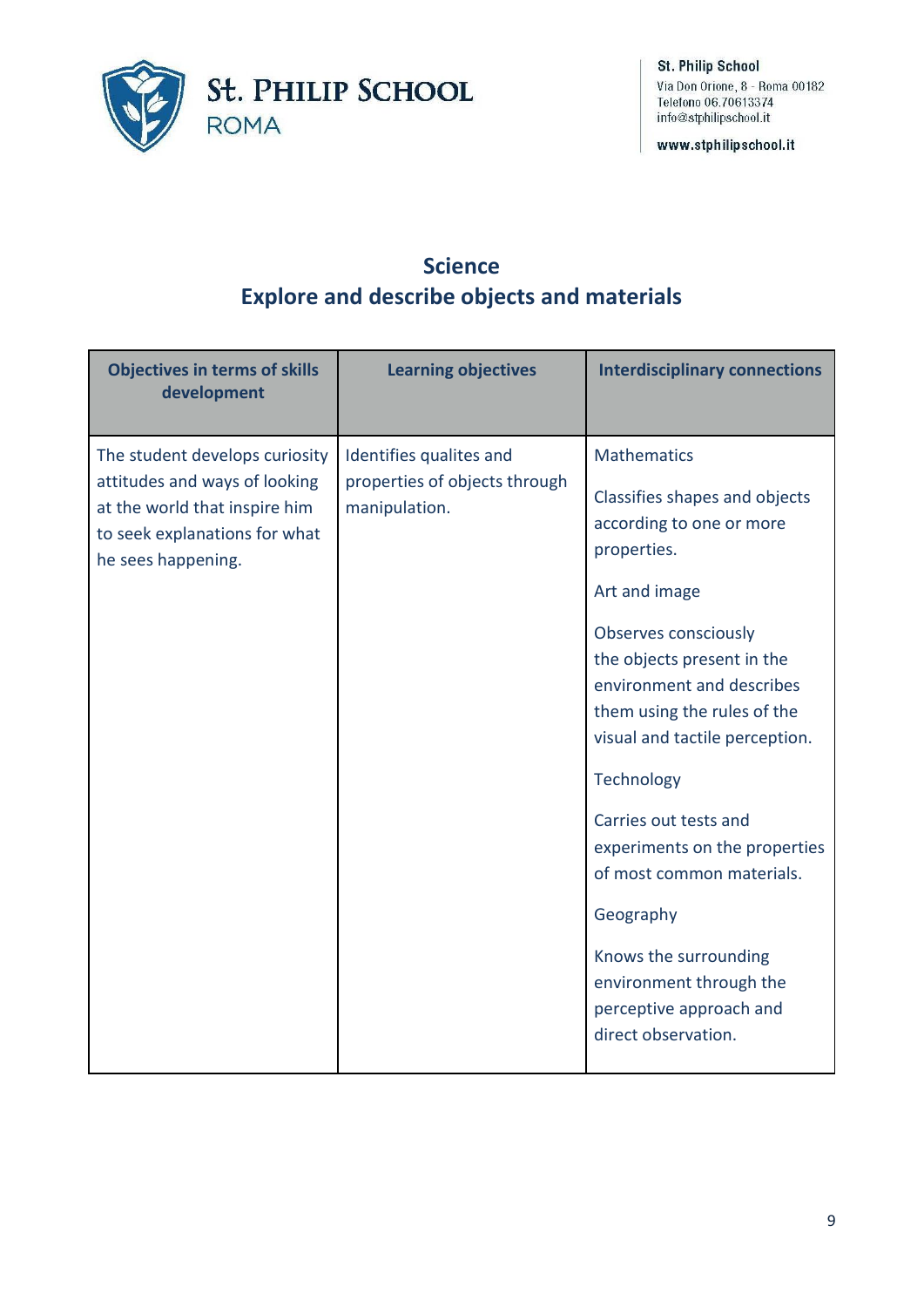

www.stphilipschool.it

## **Observation and Practical Experience**

| <b>Objectives in terms of skills</b><br>development                                                                                                                                                                                                                                                                                                                                        | <b>Learning objectives</b>                                                                                                                                                                                                                                                                                                                                                                                                                                                                                                                                                                                                                                           | <b>Interdisciplinary connections</b>                                                                                                                                                                                                                                                                                                                                                                                                            |
|--------------------------------------------------------------------------------------------------------------------------------------------------------------------------------------------------------------------------------------------------------------------------------------------------------------------------------------------------------------------------------------------|----------------------------------------------------------------------------------------------------------------------------------------------------------------------------------------------------------------------------------------------------------------------------------------------------------------------------------------------------------------------------------------------------------------------------------------------------------------------------------------------------------------------------------------------------------------------------------------------------------------------------------------------------------------------|-------------------------------------------------------------------------------------------------------------------------------------------------------------------------------------------------------------------------------------------------------------------------------------------------------------------------------------------------------------------------------------------------------------------------------------------------|
| The student explores the<br>phenomena with a scientific<br>approach, with the help of the<br>teacher or the peers.<br>Independently, observes and<br>describes the unfolding<br>events, asking questions,<br>including questions based on<br>personal assumptions.<br>Proposes and carries out<br>simple experiments. Identifies<br>the similarities and differences<br>between phenomena. | Observes the significant<br>moments in the life of plants<br>and animals, planting seeds in<br>the classroom or in the<br>garden, etc.<br>Identifies the similarities and<br>differences in the<br>development of animal and<br>plant organisms.<br>Observes, during school trips,<br>the characteristics of land and<br>water areas.<br>Observes and interprets the<br>natural changes in the<br>environment (of the Sun, the<br>weather, the water/seas, etc.)<br>Is familiar with the variability<br>of atmospheric phenomena<br>(winds, clouds, rain, etc.) and<br>with the periodicity of<br>celestial phenomena<br>(day/night, the Sun movement<br>, seasons). | Italian<br>Understands the topic and the<br>key concepts of an<br>explanation. Talks about<br>personal experiences in the<br>school or in other settings.<br>Memorizes simple nursery<br>rhymes and poems.<br>Art and image<br>Develops creatively personal<br>works to represent and<br>communicate the perceived<br>reality.<br><b>Music</b><br>Performs in a group vocal<br>and/or instrumental pieces,<br>based on the proposed<br>content. |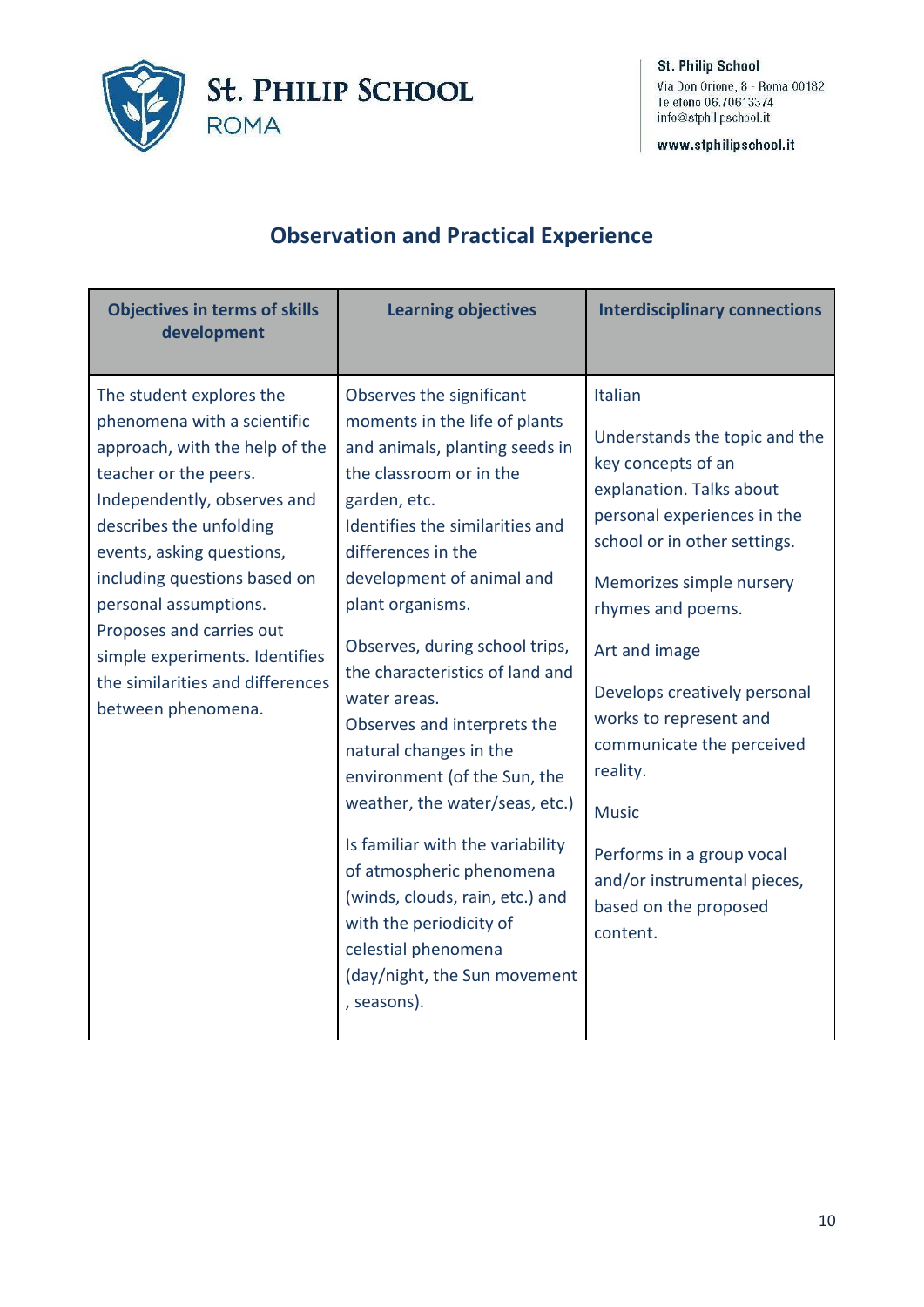

www.stphilipschool.it

#### **The man, the living things and the environment**

| <b>Objectives in terms of skills</b><br>development                                                                                                                                                                                                                                                                  | <b>Learning objectives</b>                                                                                                                                                                                                                                                             | <b>Interdisciplinary connections</b>                                                                                                                                                                                                   |
|----------------------------------------------------------------------------------------------------------------------------------------------------------------------------------------------------------------------------------------------------------------------------------------------------------------------|----------------------------------------------------------------------------------------------------------------------------------------------------------------------------------------------------------------------------------------------------------------------------------------|----------------------------------------------------------------------------------------------------------------------------------------------------------------------------------------------------------------------------------------|
| The student recognizes the<br>main features and lifestyles of<br>plant and animal organisms. Is<br>aware of his body structure<br>and takes care of his health.<br>Takes care of the school<br>environment shared with<br>others; respects and<br>appreciates the value of the<br>social and natural<br>environment. | Recognizes and describes the<br>characteristics of his<br>environment.<br>Observes and pays attention<br>to how his body works (the<br>sensory organs).<br>Recognizes in other living<br>organisms and in the<br>relationship with their<br>environments, similar needs<br>to his own. | Italian<br>Writes simple descriptive texts<br>about everyday situations.<br><b>Physical Education</b><br>Uses, in an original and<br>creative way, the expressive<br>and bodily modes through<br>various forms (play, dance,<br>mime). |
| Describes his own<br>experiences, using<br>appropriate language. Uses a<br>variety of sources (books, the<br>Internet, conversations of<br>adults, etc.) to find<br>information and explanations<br>for the issues that are<br>interesting to him.                                                                   |                                                                                                                                                                                                                                                                                        |                                                                                                                                                                                                                                        |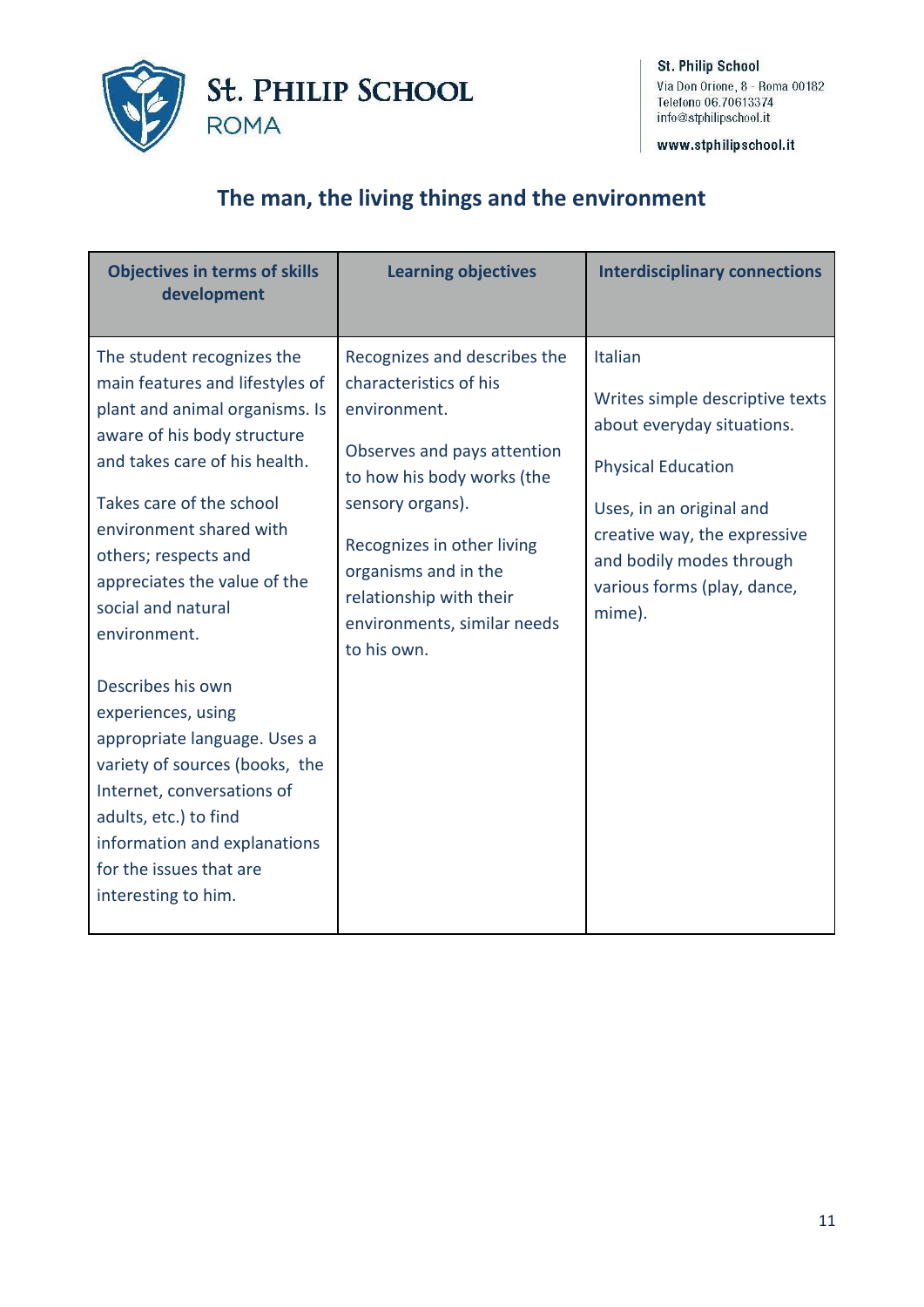

www.stphilipschool.it

# **History Organizing Information**

| <b>Objectives in terms of skills</b><br>development                                                                                                            | <b>Learning objectives</b>                                                                                                                                                            | <b>Interdisciplinary connections</b>                                                                                                                                                                                                                                                                                                                            |
|----------------------------------------------------------------------------------------------------------------------------------------------------------------|---------------------------------------------------------------------------------------------------------------------------------------------------------------------------------------|-----------------------------------------------------------------------------------------------------------------------------------------------------------------------------------------------------------------------------------------------------------------------------------------------------------------------------------------------------------------|
| The student uses the timeline<br>to organize information,<br>knowledge, and periods; and<br>identify contemporaneity,<br>periodization, sequence,<br>duration. | Recognizes connections<br>between<br>sequence and<br>contemporaneity, durations,<br>periods, time cycles and<br>changes in phenomena and<br>experiences lived through or<br>narrated. | Italian<br>Understands different types of<br>texts.<br>Expands his own lexicon<br>Uses appropriately the newly<br>acquired words.<br>Talks about personal<br>experiences in a clear manner.<br><b>Mathematics</b><br>Sorts and compares facts<br>according to a logical<br>sequence.<br>Technology<br>Represents own work<br>through tables, maps,<br>drawings. |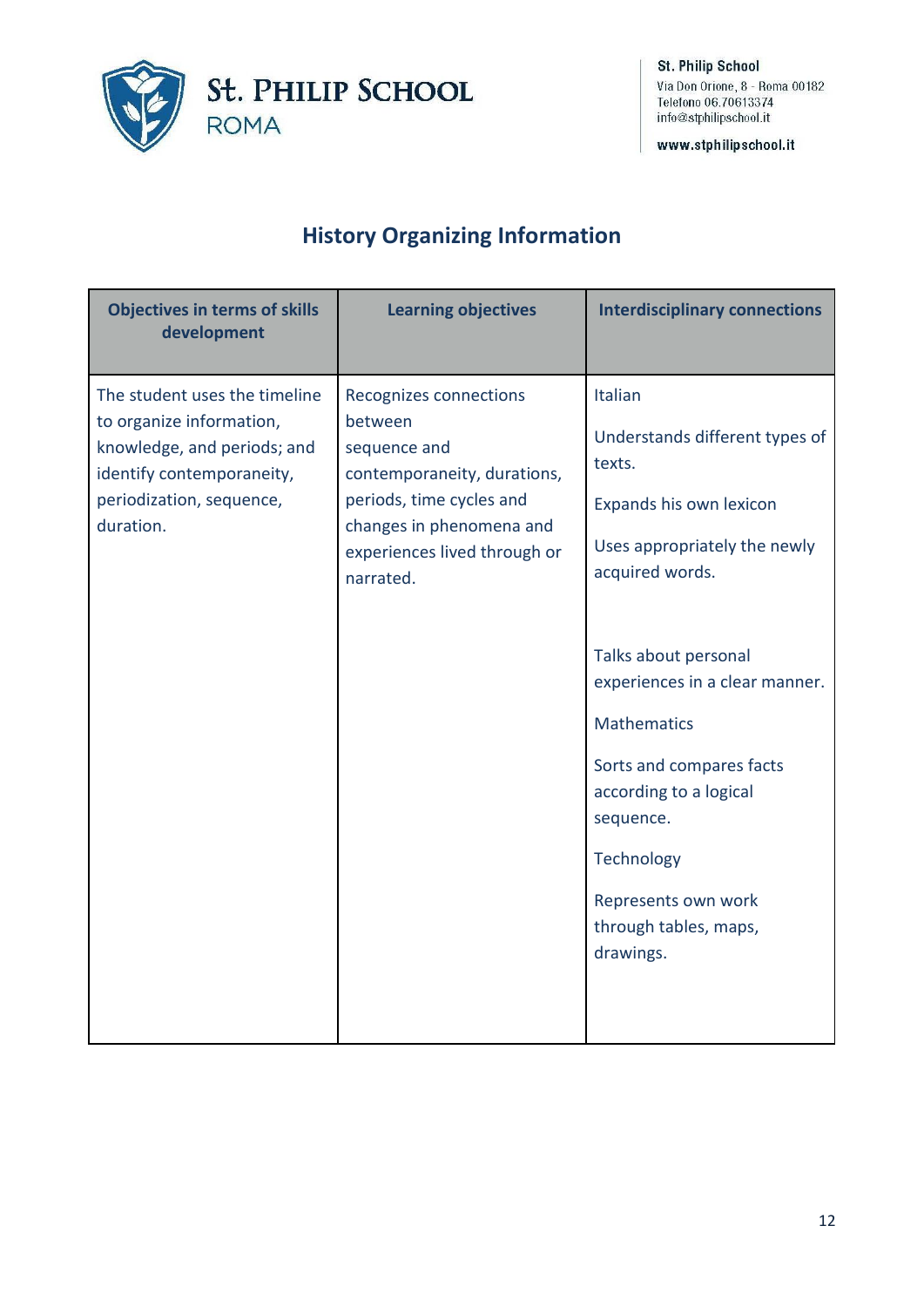

www.stphilipschool.it

#### **Geografy Space Awareness**

| <b>Objectives in terms of skills</b><br>development                                                   | <b>Learning objectives</b>                                                                                                                                                                                    | <b>Interdisciplinary connections</b>                                                               |
|-------------------------------------------------------------------------------------------------------|---------------------------------------------------------------------------------------------------------------------------------------------------------------------------------------------------------------|----------------------------------------------------------------------------------------------------|
| The student knows how to<br>find his way in the<br>surrounding space using<br>topological references. | Moves consciously in the<br>surrounding space, knows<br>how to find his way through<br>the reference points and using<br>the topological organizers (on,<br>under, in front of, behind, left,<br>right, etc.) | <b>Mathematics</b><br>Communicates the position of<br>objects in space using<br>appropriate terms. |

#### **Landscape**

| <b>Objectives in terms of skills</b><br>development                                                         | <b>Learning objectives</b>                                                      | <b>Interdisciplinary connections</b>                                                                                           |
|-------------------------------------------------------------------------------------------------------------|---------------------------------------------------------------------------------|--------------------------------------------------------------------------------------------------------------------------------|
| The student obtains<br>geographical information.<br>Recognizes and names the<br>main geographical features. | Knows the territory through a<br>perceptive approach and<br>direct observation. | Science<br>Develops curiosity attitudes<br>and ways of looking at the<br>world that stimulate him to<br>seek out explanations. |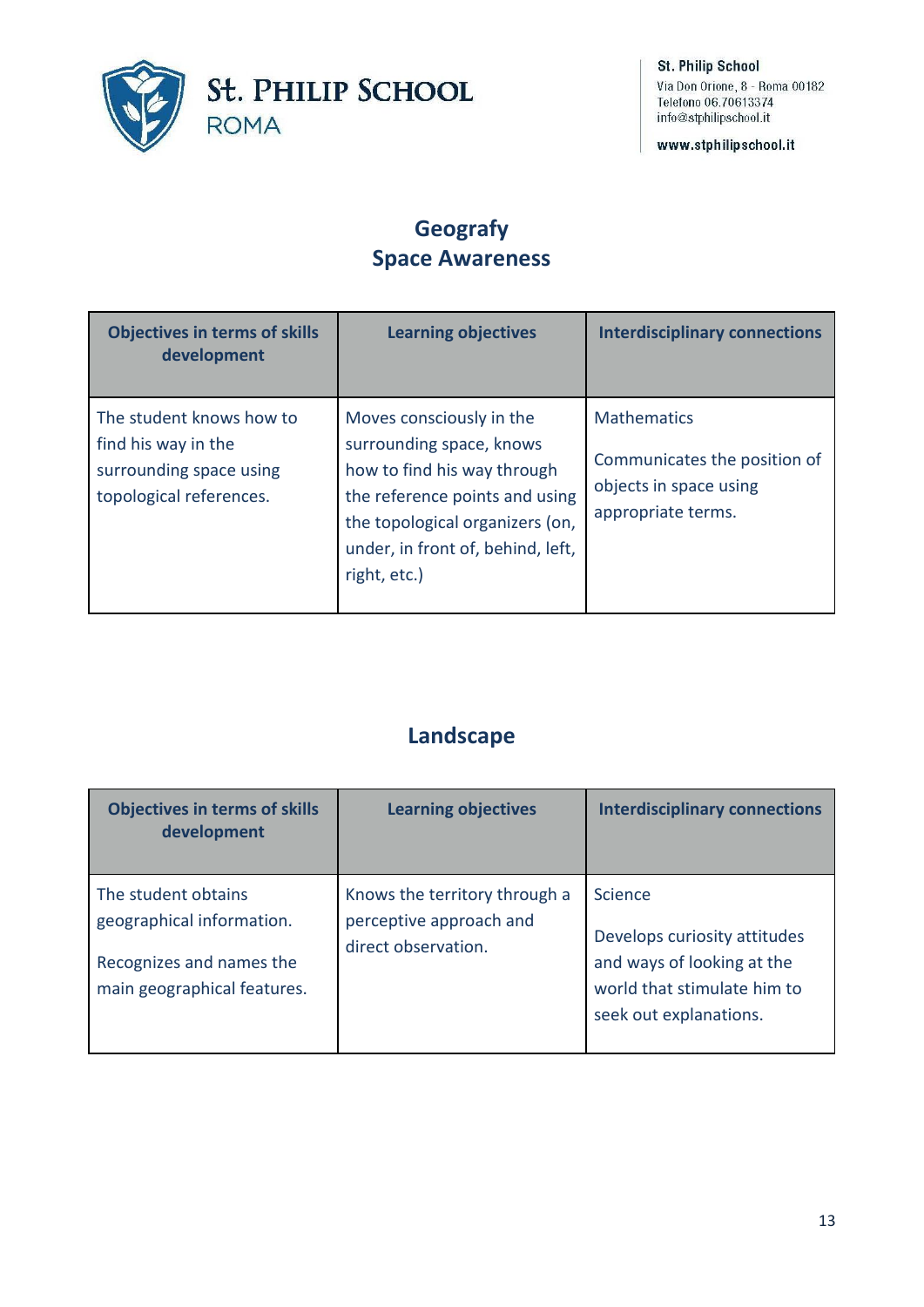

www.stphilipschool.it

#### **Territorial system**

| <b>Objectives in terms of skills</b><br>development                                                                                                                                           | <b>Learning objectives</b>                                                                                                                                                                                                                                                                                | <b>Interdisciplinary connections</b>                                                                                                                                                                                                                                                                                                                                                                                                                           |
|-----------------------------------------------------------------------------------------------------------------------------------------------------------------------------------------------|-----------------------------------------------------------------------------------------------------------------------------------------------------------------------------------------------------------------------------------------------------------------------------------------------------------|----------------------------------------------------------------------------------------------------------------------------------------------------------------------------------------------------------------------------------------------------------------------------------------------------------------------------------------------------------------------------------------------------------------------------------------------------------------|
| The student realizes that the<br>geographic space is a<br>territorial system, made up of<br>physical and anthropogenic<br>elements linked by access<br>and/or interdependence<br>connections. | Understands that the territory<br>is a space modified by man.<br>Recognizes, in his living<br>environment, the functions of<br>the various spaces and their<br>connections, as well as the<br>positive and the negative<br>human interventions. Looks<br>for solutions, exercising active<br>citizenship. | <b>Physical Education</b><br>Recognizes trajectories and<br>distances and knows how to<br>plan his movement in space in<br>relation to himself.<br>Citizenship and Constitution<br>Develops a sense of legality<br>and ethics of responsibility.<br>Makes decisions and acts<br>consciously.<br>Develops ideas and promotes<br>actions to continuously<br>improve his living<br>environment.<br>Adopts habits and a lifestyle<br>that respect the environment. |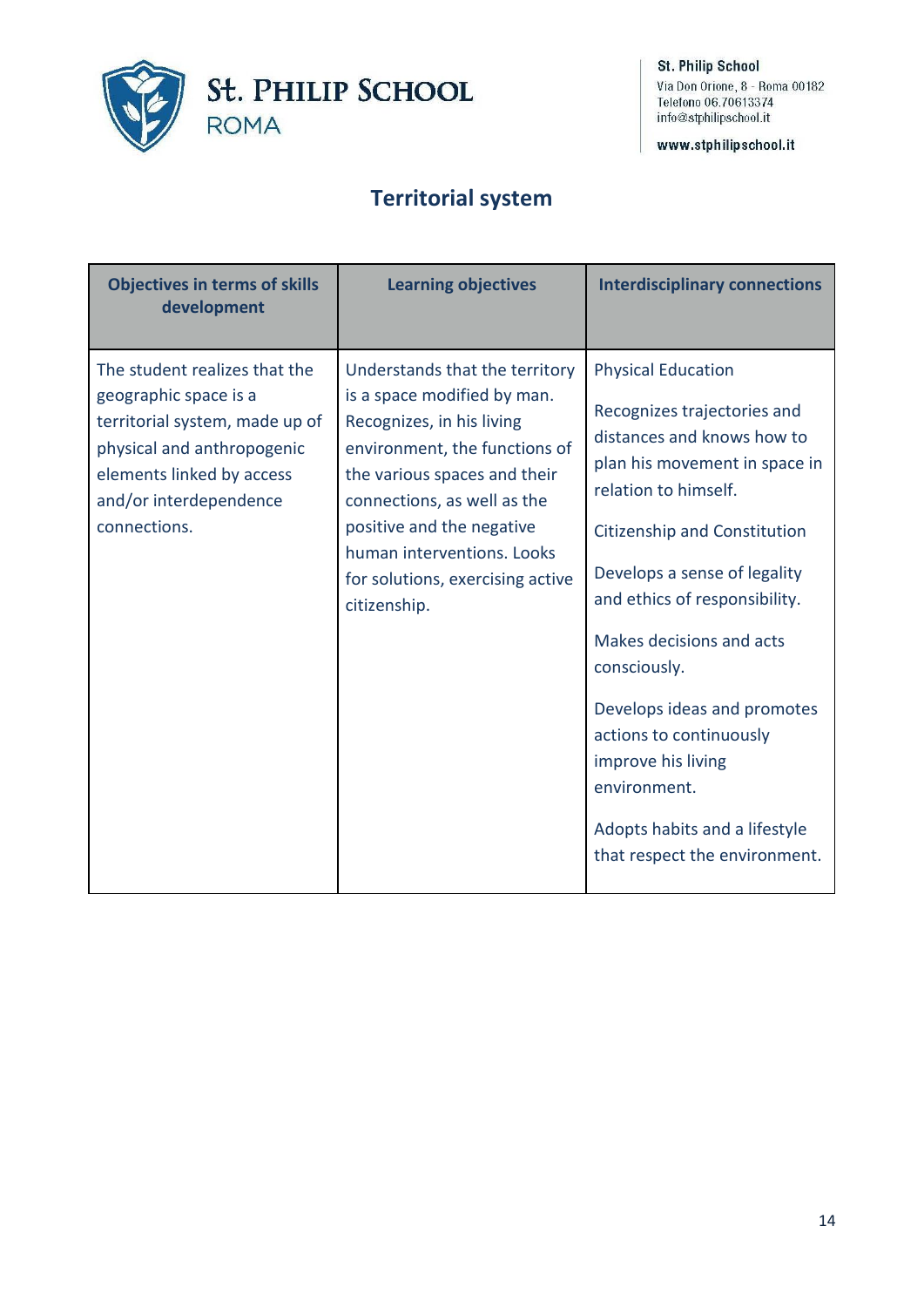

www.stphilipschool.it

# **Competence: Communication in foreign languages; Learning to learn; Social and civic competences/skills**

| <b>Objectives in terms of</b><br>skills development                                                      | <b>Learning objectives</b>                                                                                                                                         | Interdisciplinary<br>connections        |
|----------------------------------------------------------------------------------------------------------|--------------------------------------------------------------------------------------------------------------------------------------------------------------------|-----------------------------------------|
| The student<br>recognizes whether or<br>not he has                                                       | Understands instructions, everyday expressions and<br>phrases pronounced clearly and slowly.                                                                       | <b>Music</b><br>Learns new<br>words and |
| understood oral<br>verbal messages, he<br>performs simple tasks<br>following the<br>teacher's directions | Learns to greet others and present himself.<br>Understands simple verbal directions and everyday<br>expressions pronounced clearly and explained with<br>gestures. | expressions<br>singing songs.           |
| given in a foreign<br>language.<br>During playtime,                                                      | Learns, understands and repeats instructions and<br>phrases related to the classroom language.<br>Memorises vocabulary related to the topics covered<br>in class.  |                                         |
| interacts using<br>phrases and<br>expressions                                                            | Listens to, understands and actively participates in<br>storytelling by miming or suggesting words.                                                                |                                         |
| memorised after<br>simple and routine                                                                    | Interacts in an animated dialogue by using simple<br>language.                                                                                                     |                                         |
| information<br>exchanges.                                                                                | Listens to and understands a simple narration by the<br>teacher, supported by images and gestures.                                                                 |                                         |
| Describes, in simple<br>terms, aspects of his<br>experiences and living                                  | Dramatizes a very simple story.                                                                                                                                    |                                         |
| environment.<br>Expresses, in simple                                                                     | Understands the content of simple narratives.<br>Listens to a short song in order to learn                                                                         |                                         |
| terms, his immediate<br>needs.                                                                           | pronunciation and intonation.                                                                                                                                      |                                         |
|                                                                                                          | Memorizes a simple poem in order to acquire new<br>vocabulary.                                                                                                     |                                         |
|                                                                                                          | Learns a very simple nursery rhyme. Memorizes<br>vocabulary related to the seasons and celebrations.                                                               |                                         |